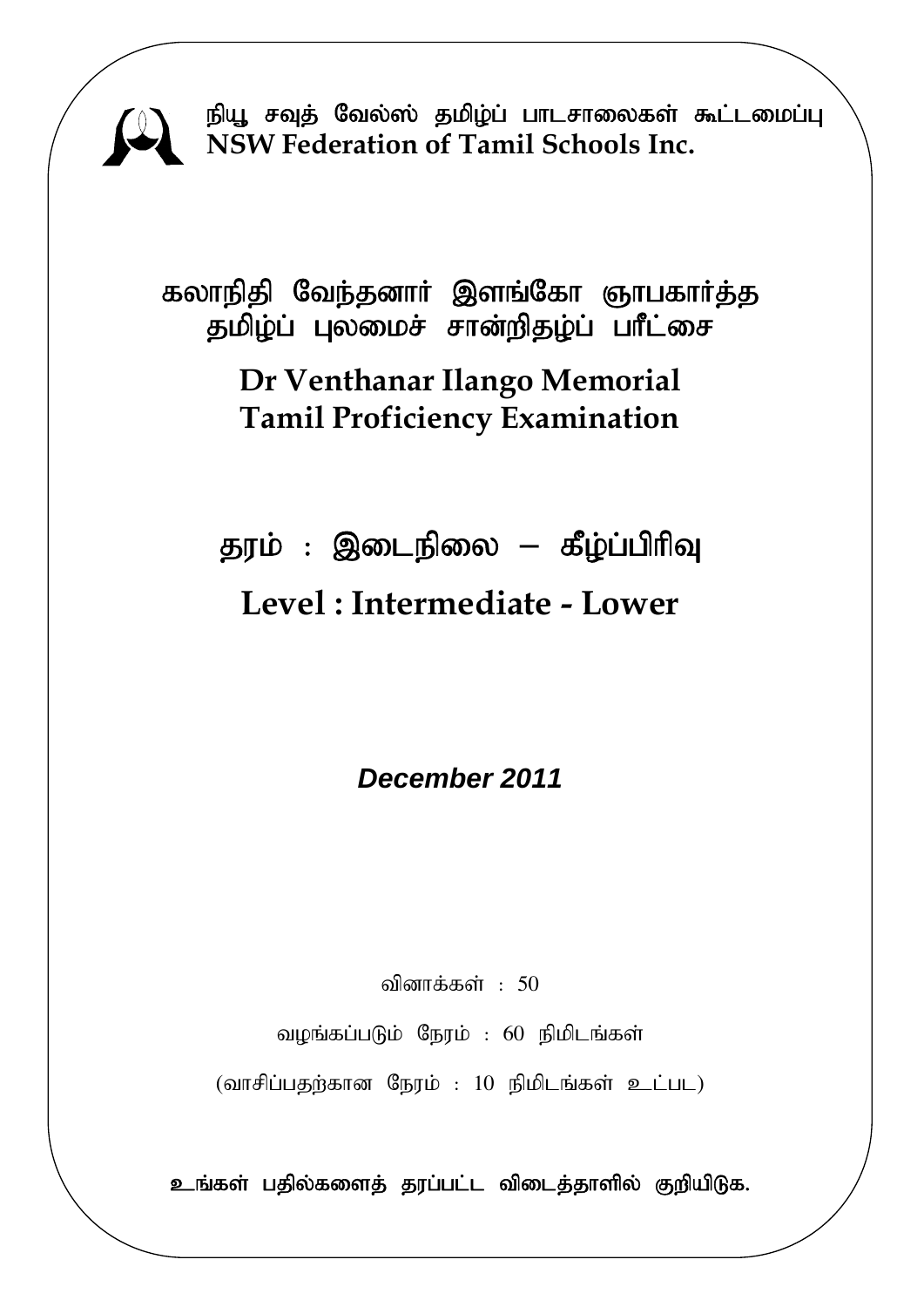1 (முதல் 5 வரையுள்ள வினாக்களுக்கு கோடிட்ட இடத்திற்கு மிகவும் பொருத்தமான சொல்லை கீழே தரப்பட்டுள்ள சொற்களில் இருந்து தெரிவு செய்து பூரணப்படுத்துக.

**For questions 1 to 5, choose the most suitable word for the underlined space to complete the paragraph.** 

#### <u>காடுகளைப் பாதுகாத்தல்</u>



kio ngWtjw;F kdpjDf ;F (1)\_\_\_\_\_\_\_\_\_\_\_\_\_\_\_\_\_ mtrpakhfpd;wd. mNjNghy; விலங்குகள் உயிர்வாழ்வதற்கும் காடுகள் தேவைப்படுகின்றன. சுற்றுச்சூழலைப் ghJfhg;gjw;F (2)\_\_\_\_\_\_\_\_\_\_\_\_\_\_\_\_\_\_\_\_\_\_\_\_\_\_\_\_\_\_\_ Kf;fpa gq;if tfpf;fpwJ. ,d;W kdpjd; (3)\_\_\_\_\_\_\_\_\_\_\_\_\_\_\_\_\_\_\_\_\_\_\_\_\_ jahupf;f fhLfis mopf;fpd;whd;. ,jdhy; (4)\_\_\_\_\_\_\_\_\_\_\_\_\_\_\_\_\_\_\_\_\_\_\_\_\_\_\_\_\_ ,Ug;gplq;fis ,oe;J tho;fpd;wd. kdpjHfs; (5)\_\_\_\_\_\_\_\_\_\_\_\_\_\_\_\_\_\_\_\_\_\_\_\_\_\_\_ gw;whf;Fiwia vjpu;Nehf;Ffpd;wdH. எனவே நாம் காடுகளை பாதுகாக்க வேண்டும்.

- $a)$  தண்ணீர்
- $b)$  மிருகங்கள்
- c) காடுகள்
- d) பொருள்களைத்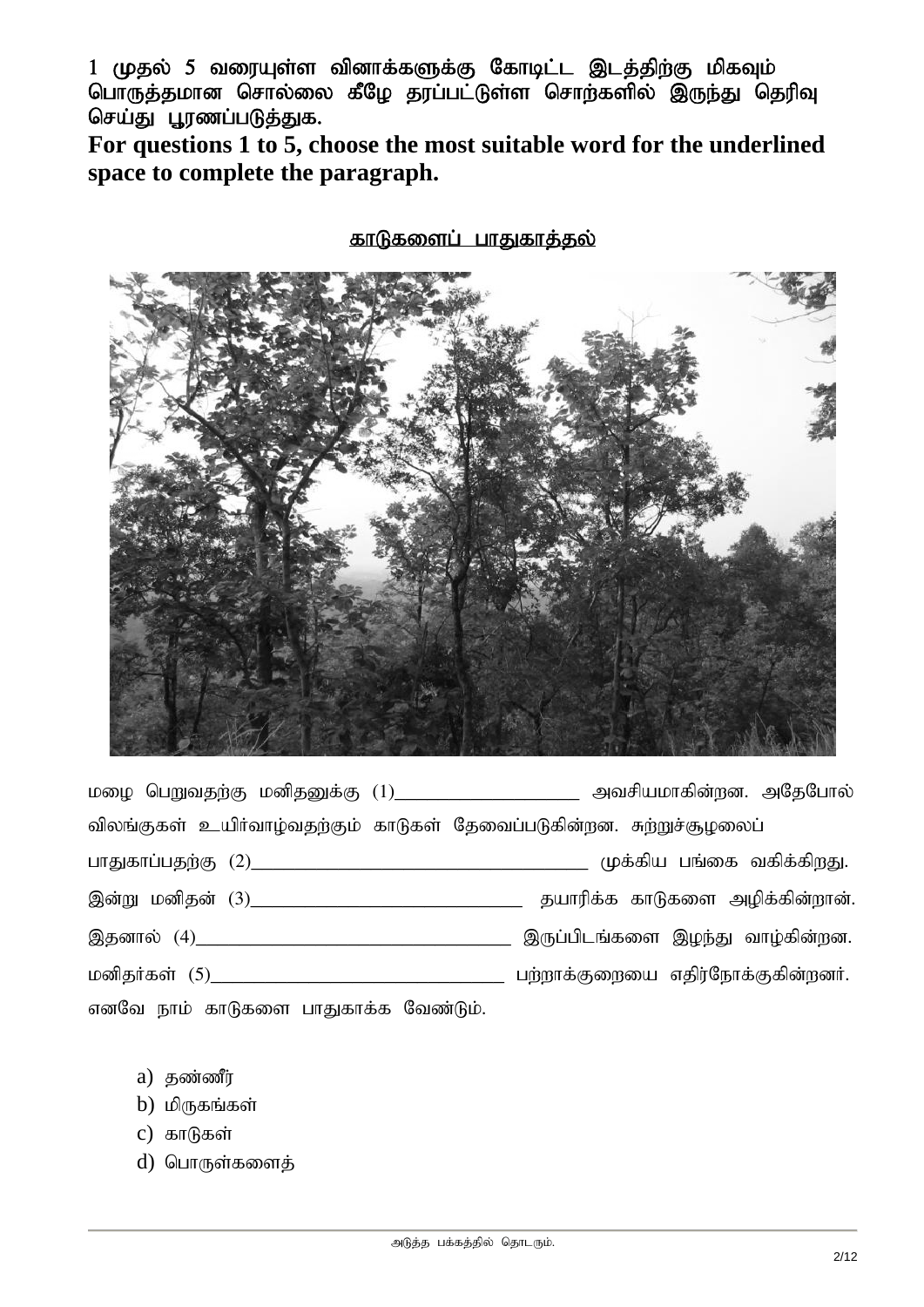6 (முதல் 10 வரையுள்ள வினாக்களுக்கு கோடிட்ட இடத்தில் மிகவும் பொருத்தமான சொல்லைத் தெரிவு செய்க.

### **For questions 6 – 10, choose the correct word for the underlined space to complete the statements.**

 $6.$  இன்றைக்கு ஒரு வேளை மழை  $.$ a) பெய்யவேண்டும்  $b)$  பெய்யலாம்  $c)$  பெய்யமுடியும் d) பெய்கி<u>றது</u> 7. புறாக்கள் உயரத்தில் \_\_\_\_\_\_\_\_\_\_\_\_\_\_\_\_\_\_\_\_\_\_\_. a) பறந்தது  $b)$  பறக்கிறது c) பருக்கின்றன  $d)$  பருக்குமா. 8. நான் நேற்று மழையில் a) நனைய முடியாது b) நனைய வேண்டும் c) நனைந்து விட்டேன் d) நனையக் கூடும்

9. தொதைபேசியில் "பதில் சொல்லும் பொறி" (answering machine) தமிழில் பதில்

a) அளித்தது

\_\_\_\_\_\_\_\_\_\_\_\_\_\_\_\_\_\_\_.

 $b)$  அழித்தது

c) அலித்தது

d) அழிக்கின்றன

10. குழந்தைகள் பாலுக்காக

 $a)$  அழுகிறது

 $b)$   $\Theta$ ( $\psi$ 

 $c)$  அழுகின்றன

 $d)$  அழுதது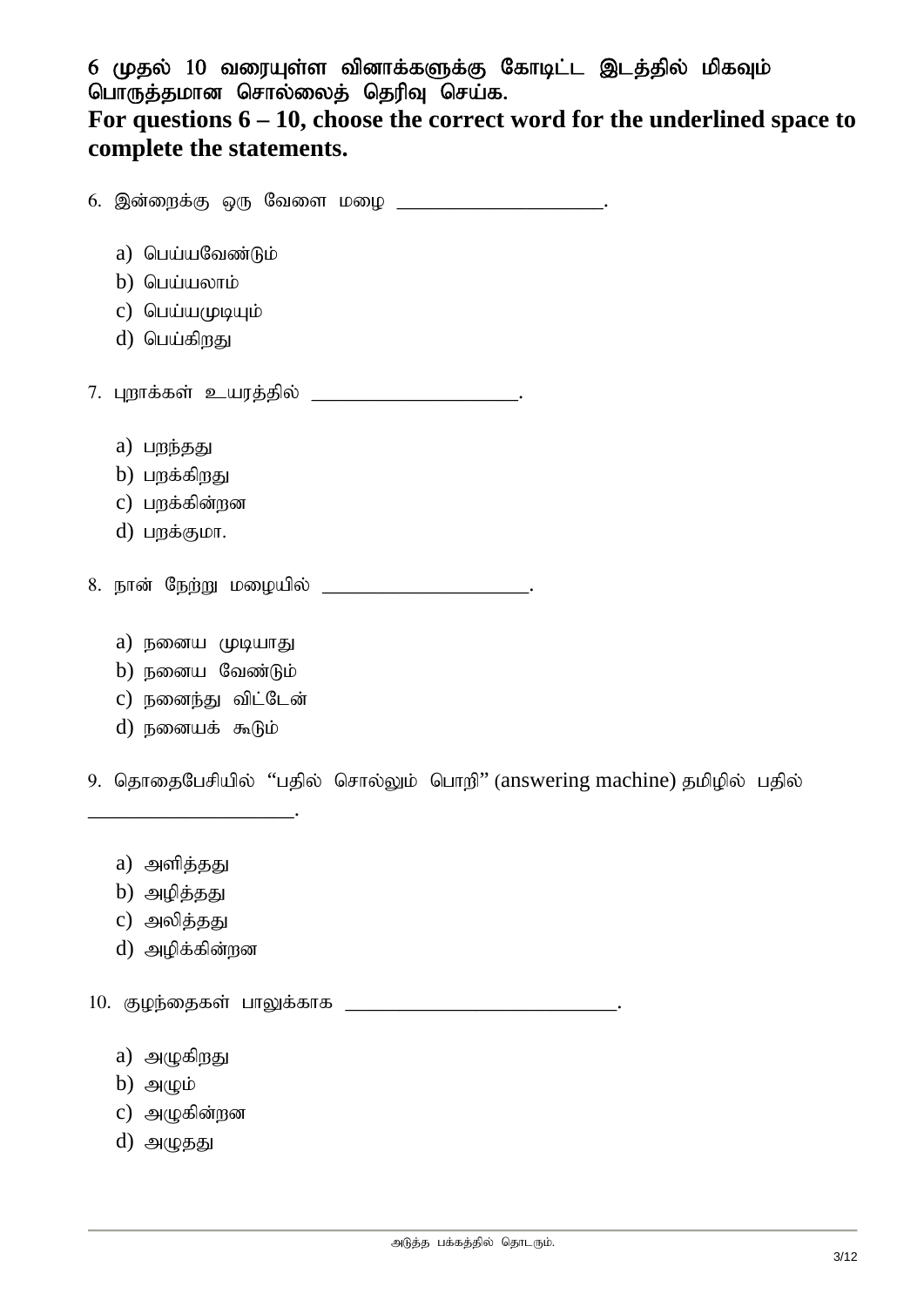11 முதல் 15 வரையுள்ள வினாக்களுக்கு தரப்பட்ட வசனத்தில் கோடிட்ட சொல்லிற்கான எதிர்ச் சொல்லை தெரிவு செய்க. **For questions 11 – 15 choose the correct word that is opposite in meaning to the underlined word.** 

11. சூரியன் <u>காலையில்</u> உதிக்கும்.

- $a)$  இரவில்
- $b)$  மாலையில்
- c) நடுஇரவில்
- d) மலையில்
- 12. எல்லோரும் ந<u>ன்மை</u> செய்ய வேண்டும்.
	- $a)$  கொடுமை
	- $b)$  தீமை
	- $c)$  பாவம்
	- $d)$  கெடுதல்
- 13. மாணவர்கள் பொய் பேசக் கூடாது.
	- a)  $\omega$
	- $b)$  நேர்மை
	- c) நீதி
	- $d)$  அநீதி

14. தீ விபத்தில் மக்கள் இறந்ததைக் கேள்விப்பட்டோர் <u>கவலை</u> அடைந்தார்கள்.

- a) ஆத்திரம்
- $b)$  மகிழ்ச்சி
- $c)$  உவகை
- $d$ ) துக்கம்
- 15. மாணவர்கள் கதிரையில் <u>அமர்ந்தனர்</u>.
	- a) இருந்தனர்
	- $b)$  நின்றனர்
	- c) குதித்தனர்
	- d) படுத்தனர்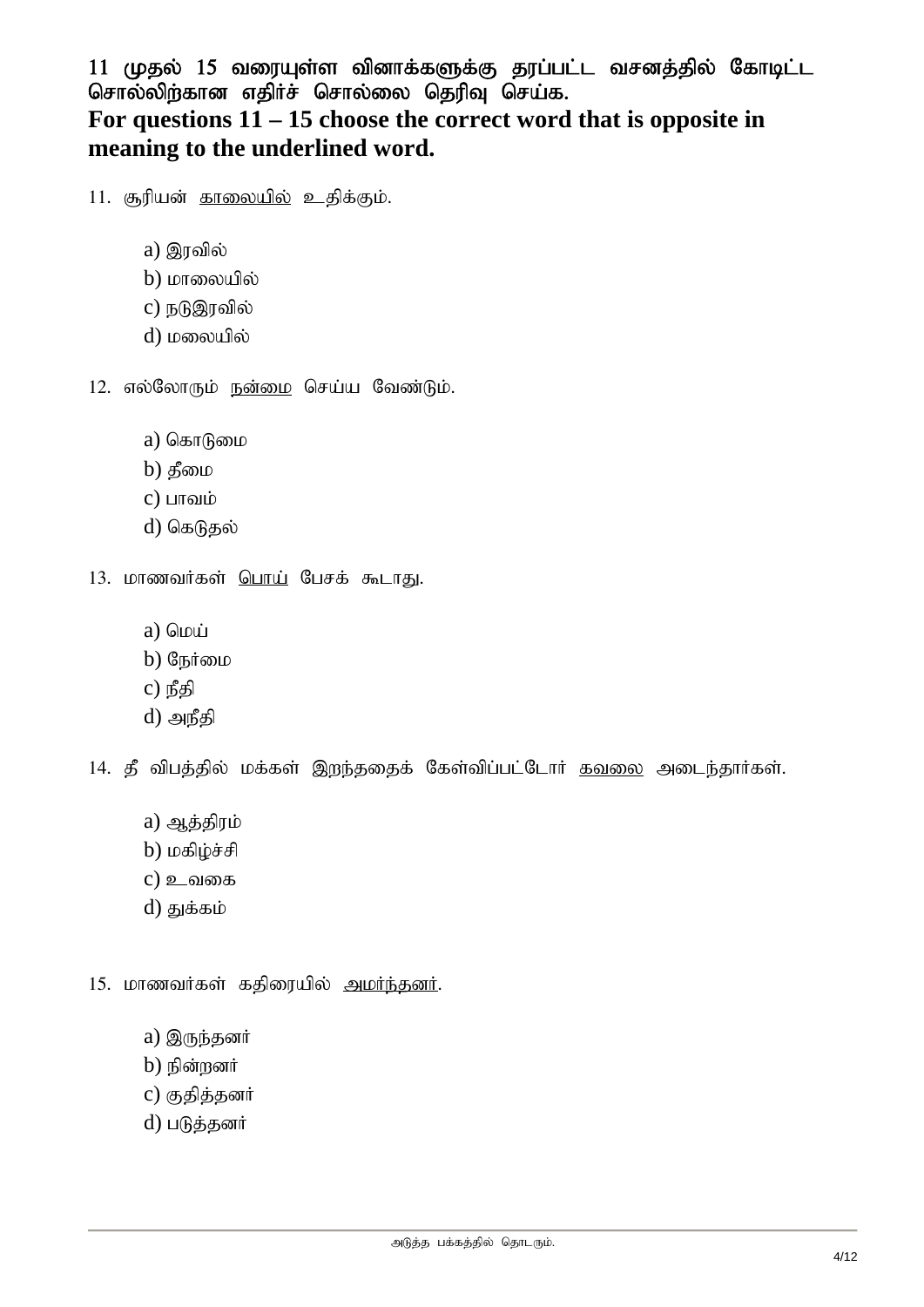#### பின்வரும் பந்தியை வாசித்து 16 முதல் 20 வரையுள்ள வினாக்களுக்கு விடையளிக்கவும்.

#### **Read the text below and answer the questions 16 – 20**

### நோய்க்கு இடம் கொடேல்

சுவர் இருந்தால் தான் சித்திரம் வரையலாம் என்பது முதுமொழி. உடல் வளமுடன் இருந்தால் வாழ்வு வளம் பெறும். வளமான உடலிற்தான் செழுமையான மனம் இருக்கும். நாம் உடல் நலமுடன் வாழ நோய்களிலிருந்து நம்மை பாதுகாத்துக் கொள்ள வேண்டும். ''நோய்க்கு இடம் கொடேல்'' என்னும் முதுமொழிக்கு இணங்க நோய் அணுகா வழிமுறைகளை நாம் கையாளுகல் நன்மை பயக்கும். நாம் உயிர் வாழ்வதற்கு காற்று, நீர், உணவு, உடை, உறைவிடம் என்பவை அவசியமாகும். உண்ணும் உணவு சத்துள்ளவையாக இருக்க வேண்டும். உடுக்கும் உடை அழுக்கின்றி தூய்மையாக இருக்க வேண்டும். நாம் வாழும் வீடு சுத்தமாக, காற்றோட்ட வசதி உள்ளதாக இருத்தல் வேண்டும். தினந்தோறும் உடற்பயிற்சி செய்தல் வேண்டும். சுகாதார பழக்கவழக்கங்களை முறையாக பழகிவந்தால் நோய்கள் அணுகமாட்டா.

 $16.$  வாழ்வு வளம் பெற நாம் எவ்வாறு இருக்க வேண்டும்?

- a) கல்வி அறிவுடன் b) எழுத்து அறிவுடன்
- c) வீட்டு வசகியுடன்
- $d$ ) உடல் வளமுடன்

 $17.$  நாம் உயிர்வாம்வகற்கு மிக இன்றிமையாக ஒன்று எது?

- $a)$  உடை
- $b)$   $\delta$  mm;
- $c)$  உரைவிடம்
- $d)$  **p**  $L$  m  $d$  m  $d$

 $18.$  நாம் உடுக்கும் உடை எவ்வாறு இருக்க வேண்டும்?

- $a)$  அமுக்காக
- $b)$  தூய்மையானதாக
- $c)$  வடிவாக
- d) நாகரீகமாக

19. நாம் தினந்தோறும் என்ன செய்தல் வேண்டும்?

a) பாடசாலை செல்ல வேண்டும்

- b) தொலைக்காட்சி பார்க்க வேண்டும்
- c) உடர்பயிர்சி செய்தல் வேண்டும்
- $d$ ) வானொலி கேட்க வேண்டும்.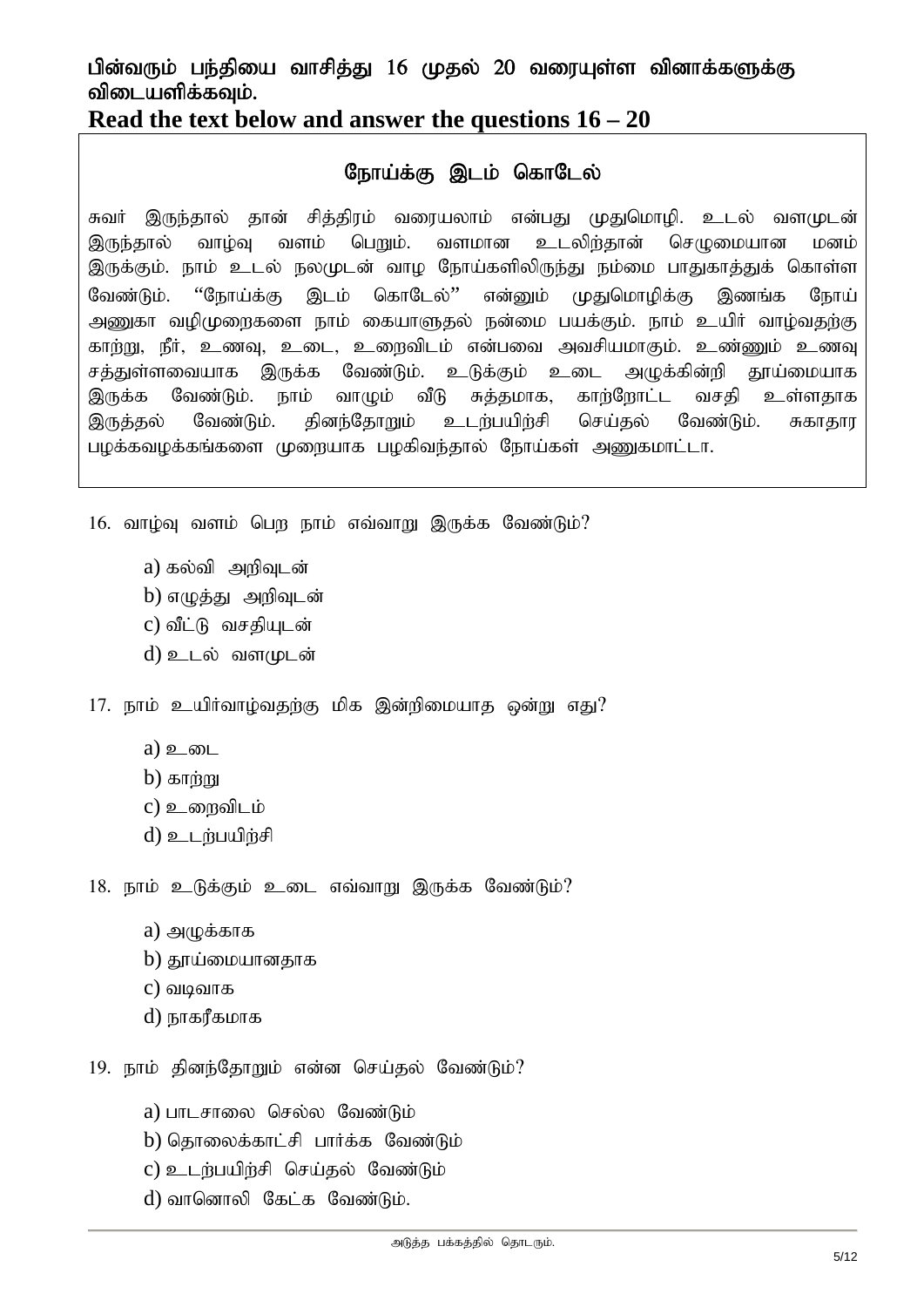20. "நோய்க்கு இடம் கொடேல்" என்பதன் விளக்கம்:

a) வருத்தமின்றி இருத்தல்  $b)$  உணவு இன்றி இருத்தல்  $c)$  கல்வி அறிவு இன்றி இருத்தல் d) அழகாக இருத்தல்

### $21$  (முதல்  $25$  வரையுள்ள வசனங்களில் கோடிட்ட சொல்லிற்கு பன்மை சொல்லை தெரிந்து அவற்றை பூரணப்படுத்துக. **For question 21 to 25 choose the correct word that is plural to the underlined word to complete the sentences.**

 $21.$  அப்பாவின் நண்பர் ஒருவர் அங்கே வசிக்கிறார்.

- $a)$   $\overline{b}$   $\omega$  $\overline{b}$   $\omega$
- $b)$  நண்பி
- $c)$  நண்பர்கள்
- d) சினேகிகன்
- 22. ஆசிரியர் கூட்டத்திற்குப் போனார்.
	- a) ஆசிரியர்கள்
	- $b)$  ஆசிரியை
	- c) உபாத்தியார்
	- d) தலைவர்
- 23. பறவை <u>பறந்தது</u>.
	- $a)$  பறக்கும்
	- $b)$  பறக்கின்றன
	- c) பறந்தன
	- d) பறந்தவை
- $24.$  சிறுமி கலைவிழாவில் நடனம் ஆடினாள்.
	- $a)$  சிறுவன்
	- $b)$  சின்னவன்
	- $c)$  சிறுவர்கள்
	- d) சிறுமிகள்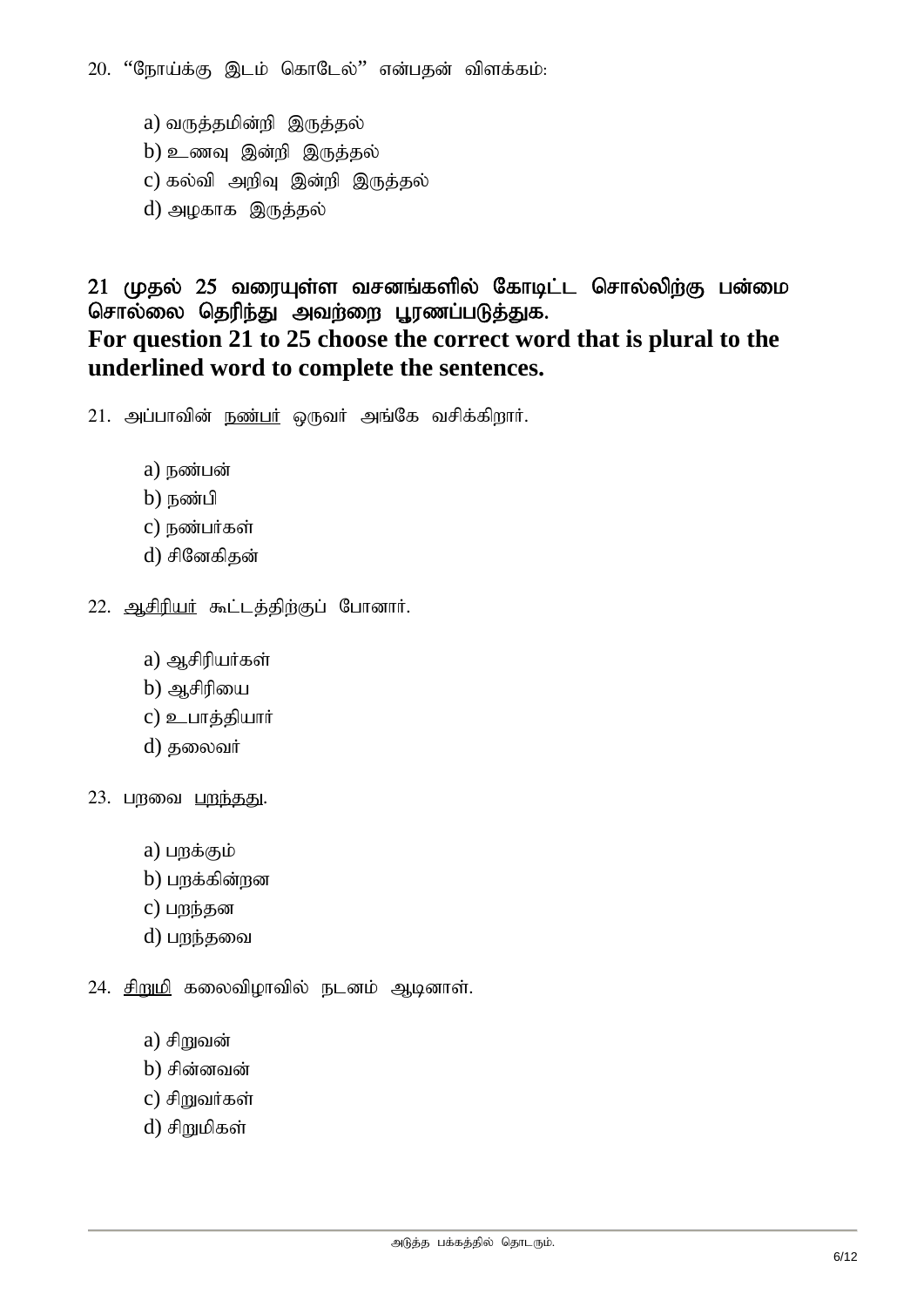- $a)$  அவள்
- $b)$  அவர்கள்
- $c)$  அது
- $d)$  அவை

26 முதல் 28 வரையுள்ள வசனங்களில் கோடிட்ட சொல்லிற்கு பொருத்தமான வேறு சொல்லைத் தெரிவு செய்க. **For questions 26 to 28 choose the word that is similar or closest in meaning to the underlined words.** 

26. மாதவி புன்னகை செய்தாள்.

a) பார்த்தாள்

 $b)$  சிரிக்காள்

c) சிரிப்பூட்டினாள்

 $d)$  அழுதாள்

 $27.$  அபியை கூட்டிச் செல்ல வருவார்கள்.

a) அழைத்துச் செல்ல

b) எடுத்துச் செல்ல

c) கொண்டு செல்ல

d) நடாத்திச் செல்ல

28. விளக்கின் <u>ஒளி</u> பிரகாசமாய் இருந்தது.

 $a)$  ஓலி

 $b)$  வெளிச்சம்

 $c)$  ஒழி

 $d$ ) கை

29 தொடக்கம் 32 வரையுள்ள வினாக்களுக்கு இடைவெளிக்கு மிகவும் பொருத்தமான சொல்லைத் தெரிவு செய்க.

**For questions 29 to 32 choose the most appropriate word for the underlined space to complete the statements.** 

29. நாய் குரைக்கும் அது போல் யானை a)  $\mathfrak{D}$  m<sub>(pi</sub>o  $b)$   $\delta$ <sub>n</sub> $\delta$ y $\mu$  $c)$  பிளிறும்  $d)$  அழும்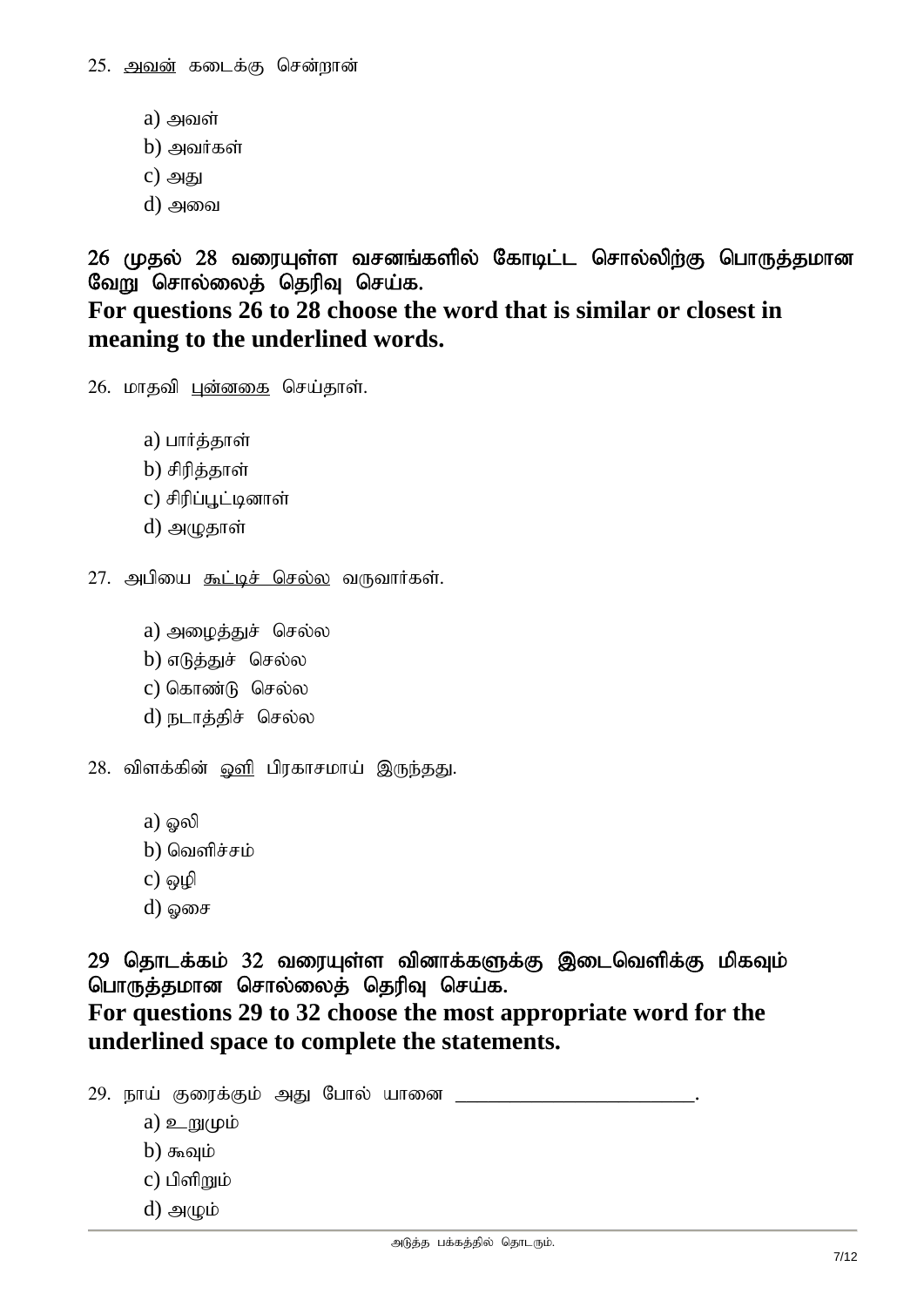| 30. உன் அம்மாவின் அம்மா |                                                                                                     |           |  |
|-------------------------|-----------------------------------------------------------------------------------------------------|-----------|--|
|                         | $a)$ அப்பம்மா                                                                                       |           |  |
|                         | $b)$ அம்மம்மா                                                                                       |           |  |
|                         | $c)$ பெரியம்மா                                                                                      |           |  |
|                         | d) பெரியப்பா                                                                                        |           |  |
|                         | 31. நோயாளிக்கு சிகிச்சை அளிப்பவர் ______<br>a) ஆசிரியர்<br>$b)$ பாடகர்<br>c) வைத்தியர்<br>d) ஓவியர் |           |  |
|                         | 32. அப்பா                                                                                           | பேசினார். |  |

- a) தொலைபேசியில்
- $b)$  துக்கம்
- $c)$  சண்டை
- $d$ ) வீதி

## 33 முதல் 35 வரையான வினாக்களுக்கு மிகவும் பொருத்தமான விடையை தெரிவு செய்க.

## **For questions 33 to 35 choose the most appropriate answer.**

 $33.$  "மகாகவி" என அழைக்கப்பட்ட கவிஞர் பெயர் என்ன?

- a) திருவள்ளுவர்
- $b)$  சுப்பிரமணிய பாரதியார்
- $c)$  கம்பர்
- d) இளங்கோ அடிகள்

34. மெய் எழுத்துக்கள் எவை?

- $a)$  அ, ஆ, இ, ஈ
- $b)$   $\dot{b}$ ,  $\dot{b}$ ,  $\dot{d}$ ,  $\dot{b}$ ,  $\dot{c}$ ,  $\dot{c}$
- $c)$   $u$ ,  $u$   $\pi$ ,  $u$ <sup>0</sup>,  $u$ <sup>0</sup>
- $d)$   $\Omega$ ,  $\Omega$ ,  $\Omega$ ,  $\Omega$

35. சூரியனுக்கு நன்றி சொல்வதற்காக எடுக்கும் தினம் எது?

- a)  $\bigoplus$   $\bigoplus$
- $b)$  தீபாவளி
- c) தைப்பொங்கல்
- d) சித்திரைப் புத்தாண்டு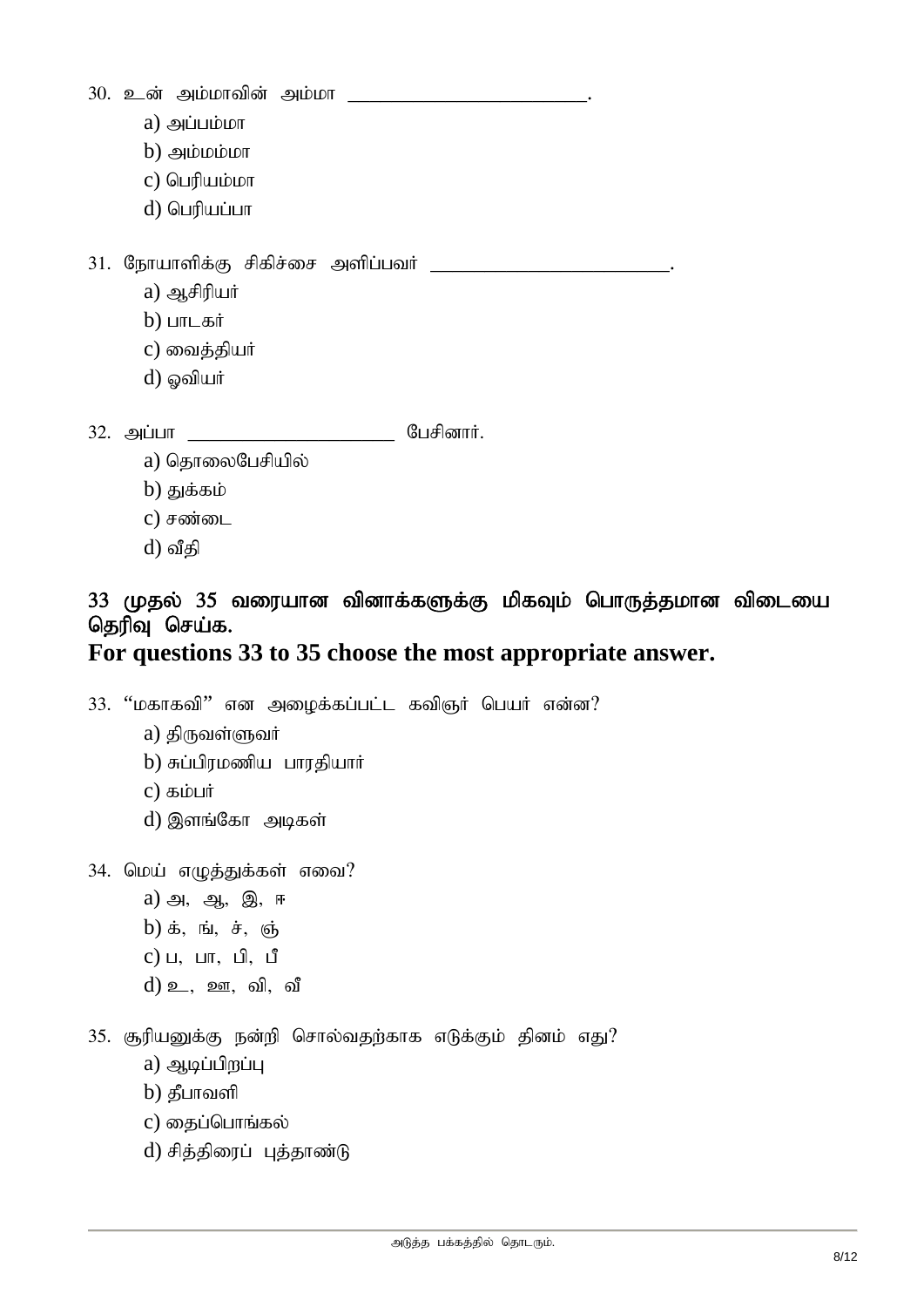36 தொடக்கம் 40 வரையிலான வினாக்களுக்கு கீழே தரப்பட்டுள்ள வாக்கியங்களுள் சரியாக ஒழுங்குபடுத்தி வாக்கியத்தை தெரிவு செய்க. **For questions 36 to 40 chose the meaningful sentence arranged in the best way.** 

- $36.$  a)  $\sigma$ (ழ வானவில்லில் உள்ளன நிறங்கள் b) வானவில்லில் ஏழு நிறங்கள் உள்ளன  $\,$ c) நிறங்கள் உள்ளன ஏழு வானவில்லில்  $d$ ) உள்ளன ஏழு நிறங்கள் வானவில்லில்
- $37.$  a) வெளிநாடு விடுமுறையில் சென்றேன், நான் b) நான் சென்றேன் வெளிநாடு விடுமுறையில் c) நான் சென்றேன், விடுமுறையில் வெளிநாடு d) நான் விடுமுறையில் வெளிநாடு சென்றேன்
- 38. a) நடனம் புதிய கற்கிறேன் ஊக்கத்துடன் நான். b) நான் புதிய ஊக்கத்துடன் நடனம் கற்கிறேன்  $c)$  நான் ஊக்கத்துடன் நடனம் புதிய கற்கிறேன் d) ஊக்கத்துடன் புதிய நடனம் நான் கற்கிறேன்
- 39. a) பொழுது எழுதுங்கள் நேரம் கடிதம் கிடைக்கும் b) எழுதுங்கள் கடிதம் நேரம் கிடைக்கும் பொழுது c) நேரம் கிடைக்கும் பொழுது கடிதம் எழுதுங்கள் d) கடிதம் எழுதுங்கள் நேரம் கிடைக்கும் பொழுது
- 40. a) இருக்கிறது பை வெளியே குப்பை போடும்  $b)$  குப்பை போடும் பை வெளியே இருக்கிறது c) பை வெளியே இருக்கிறது குப்பை போடும் d) இருக்கிறது வெளியே குப்பை போடும் பை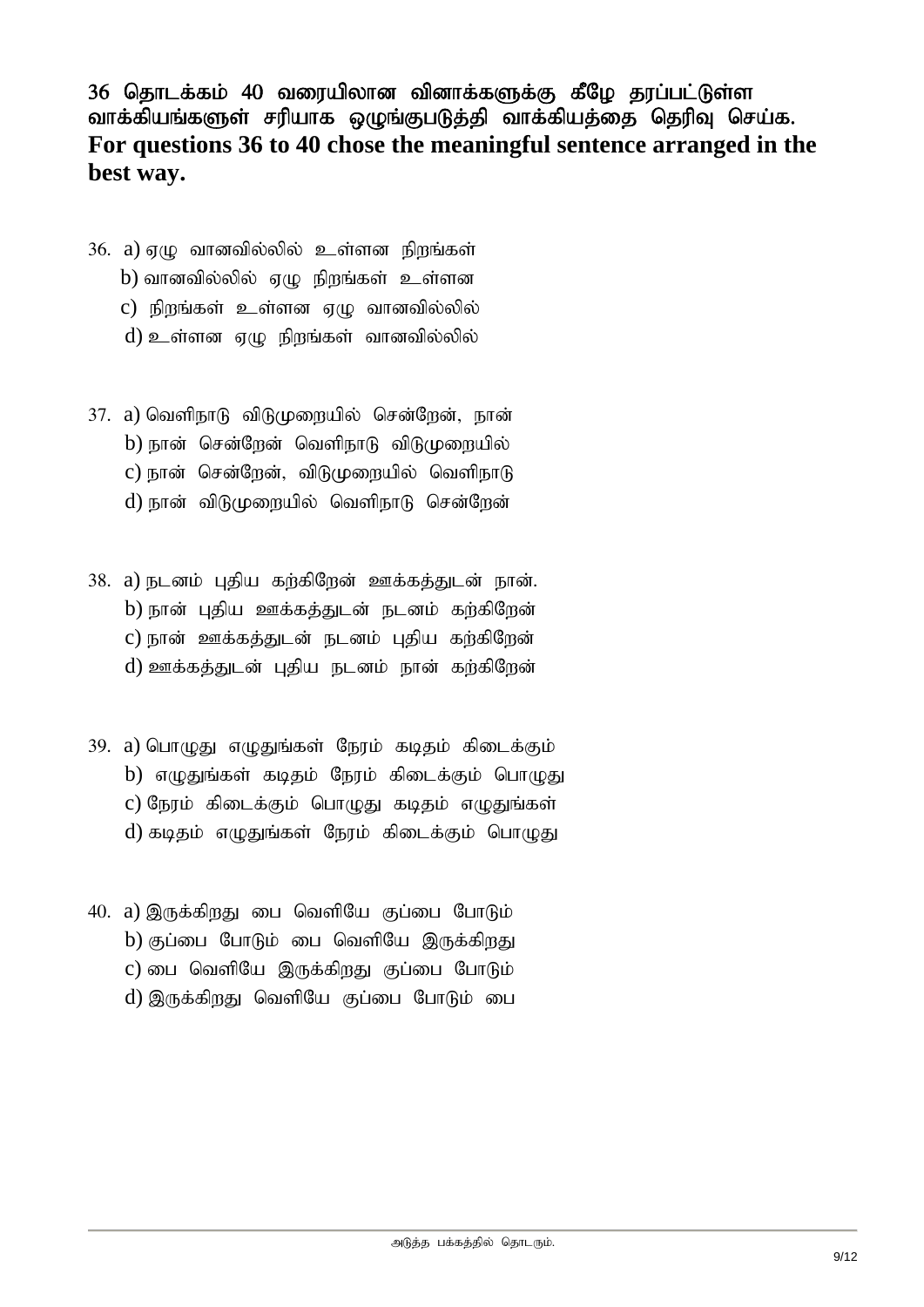### 41 முதல் 45 வரையுள்ள வினாக்களில் கோடிட்ட சொல்லுக்குப் பொருத்தமான சொல்லைத் தெரிவு செய்க. **For questions 41 to 45 choose the most appropriate answers.**

- 41. அம்மா கோயிலுக்கு பூமாலை கட்டினார்.
	- a) மல்லிகை மாலை
	- $b)$  ( $\mu$ க்து மாலை
	- c) மலர் மாலை
	- d) மொட்டு மாலை
- $42.$  இந்த பலாப்பழம் ருசியானது.
	- a) சுவையானது
	- $b)$  நல்லது
	- c) இனிப்பானது
	- d) புளிப்பானது

43. இருபது ஆ<u>ண்டுகளின்</u> பின் நீர் நிலைகளில் தண்ணீர் நிரம்பியது.

- a) வாரங்களில்
- b) நாட்களில்
- $c)$  வருடங்களில்
- $d)$  மாதங்களில்
- 44. கலை விழாவில் ஆரம்ப உரை நன்றாக இருந்தது.
	- a) தொடக்கம்
	- $b)$  நன்றி
	- c) இறுதி
	- d) தலைமை
- $45.$  மாணவர்கள் <u>கலகலப்பாக</u> பேசினார்கள்.
	- $a)$  С $\delta$ ыпшоп $\delta$
	- $b)$  கவனமாக
	- $c)$  ஆழமாக
	- d) மகிழ்ச்சியாக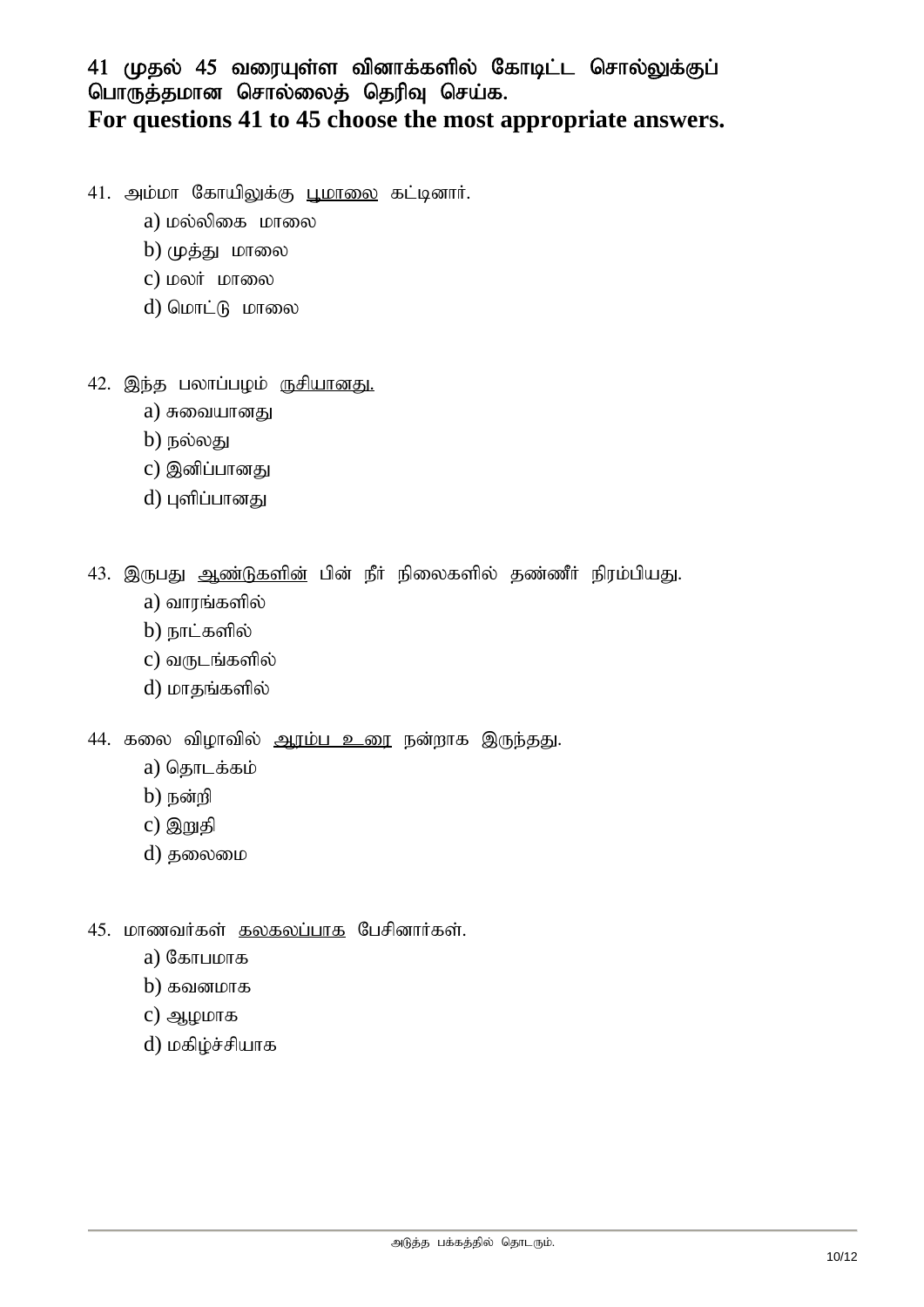46 (முதல் 50 வரையுள்ள வினாக்களுக்கு பின்வரும் பாட்டை வாசித்து விடை எழுதுக.

**Read the following poem and answer the questions 46 to 50.** 

தமிழைக் கற்றுத் தந்திடுவாய்!

அம்மா அம்மா வருவாயே, அன்பாய் முத்தம் தருவாயே, அம்மா உன்னைக் கண்டாலே, அழுகை ஓடிப் போய்விடுமே.

பத்து மாதம் சுமந்தாயே பாரில் என்னைப் பெற்றாயே. பத்தியங்கள் காத்தாயே. பாடு பட்டு வளர்த்தாயே.

அழகு மிக்க சந்திரனை ஆகாயத்தில் காண்பித்தே பழமும், பாலும் ஊட்டிடுவாய், பாட்டும் கதையும் கூறிடுவாய்.

தமிழைக் கற்றுத் தந்திடுவாய். 'தத்துப் பித்' தெனப் பேசிடினும் 'அமுதம் அமுதம்' என்றிடுவாய். அணைத்து முத்தம் தந்திடுவாய்.

அழ. வள்ளியப்பா

 $46.$  அம்மாவை கண்டால் என்ன ஓடிப் போகும்?

- $a)$  சிரிப்ப
- $b)$  துன்பம்
- $c)$  அழுகை
- $d$ ) கோபம்

47. அம்மா ஆகாயத்தில் என்ன காண்பித்தாள்?

- $a)$  சூரியனை
- $b)$  சந்திரனை
- $c)$  ഖിண்வெளியை
- d) ஆகாயத்தை

48. அம்மா அன்பாக என்ன தந்திடுவாள்?

- $a)$  உணவு
- $b)$  உடை
- $c)$  இனிப்பு
- d) முத்தம்